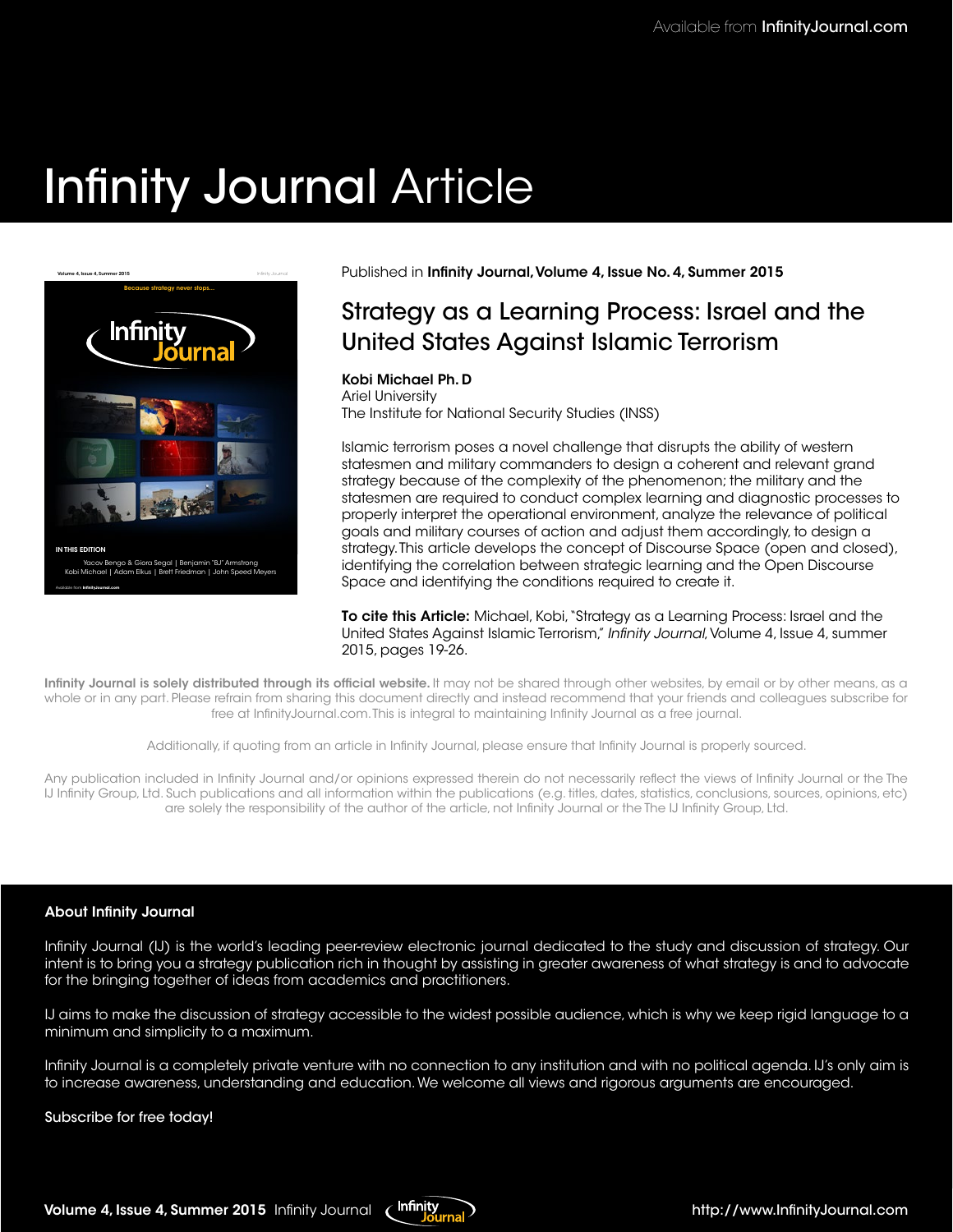

## Strategy as a Learning Process: Israel and the United States Against Islamic Terrorism

#### Kobi Michael Ph. D

Ariel University The Institute for National Security Studies (INSS)

Dr. Michael has previously served as Deputy Director General at the Ministry of Strategic Affairs and senior advisor at the Israeli National Security Council and 23 years as a senior officer in the IDF Intelligence. He concentrates on civil-military relations, strategy, security studies and conflict resolution, mainly with regard to peacekeeping operations and the Israeli-Palestinian conflict and has written and edited twelve books and monographs, published more than 50 articles and book chapters about these topics. His recent book (co-edited with David Kellen and Eyal Ben-Ari) The Transformation of the World of War and Peace Support Operations was published by PSI in March 2009. Dr Michael is currently a senior lecturer in Middle Eastern and Political Science Studies at Ariel University, and a senior research fellow at INSS.

#### **Introduction**

The term, 'Islamic terrorism', refers to terrorist attacks conducted by Islamic Jihad Organizations who wish to replace the nation-state based regional and world order and its currently accepted borders with the unitary Islamic state. Beginning, in the Levant, they wish to expand throughout the Middle East, then Europe and farther afield. Therefore, the spread of Islamic terror through the Middle East destabilizes the moderate Arab states and the Western Democracies currently fighting it.

the spread of Islamic terror through the Middle East destabilizes the moderate Arab states and the Western Democracies currently fighting it To achieve political goals, strategy must achieve an optimal matching of the military effort to them. However, Islamic terrorism poses a novel challenge that disrupts the ability of Western Statesmen and Military Commanders to design a coherent and relevant grand-strategy because of the complexity of the phenomenon; its intellectual and cultural riddle is as yet not sufficiently comprehensible to them. Thus, statesmen are struggling to define political goals commensurate with the challenge and the commanders are struggling to define appropriate military action that will achieve those goals.[i] The resulting maladjustment between the two can lead to a crisis of expectations and then to a crisis of confidence between the political leadership and the military leadership.

The complexity of the Islamist terrorist challenge[ii] requires both the military and the statesmen to conduct complex learning and diagnostic processes to properly interpret the operational environment, analyze the relevance of political goals and military courses of action and adjust them accordingly to design a strategy. Ensuring such a learning process requires a distinct discourse space,[iii] an 'Open Discourse Space' that removes the hierarchic boundaries between statesmen and commanders, thus creating an intellectual partnership.

The copious existing literature on learning discusses individual learning, organizational learning and the specific learning methods of a military organization, but does not sufficiently discuss learning processes joining hierarchic levels. This learning across hierarchic boundaries is unique in that it is not individual, nor organizational, nor military.

Another problem is the limited understanding of the phenomenon of Islamic terrorism. Despite its unique characteristics vis-à-vis other forms of terrorism and the fact that it has become a major challenge to regional and global stability and to the industrialized democracies, it is still an unsolved phenomenon. An important testimony to the extent of this gap and its strategic ramifications can be found in the comprehensive RAND study of the American-led wars in Afghanistan and Iraq.[iv] After 13 years of war, the West has not yet developed and effective strategy to terminally defeat Islamic terrorism.

The concept of a Discourse Space joining statesmen and

To cite this Article: Michael, Kobi, "Strategy as a Learning Process: Israel and the United States Against Islamic Terrorism," *Infinity Journal*, Volume 4, Issue 4, summer 2015, pages 19-26.

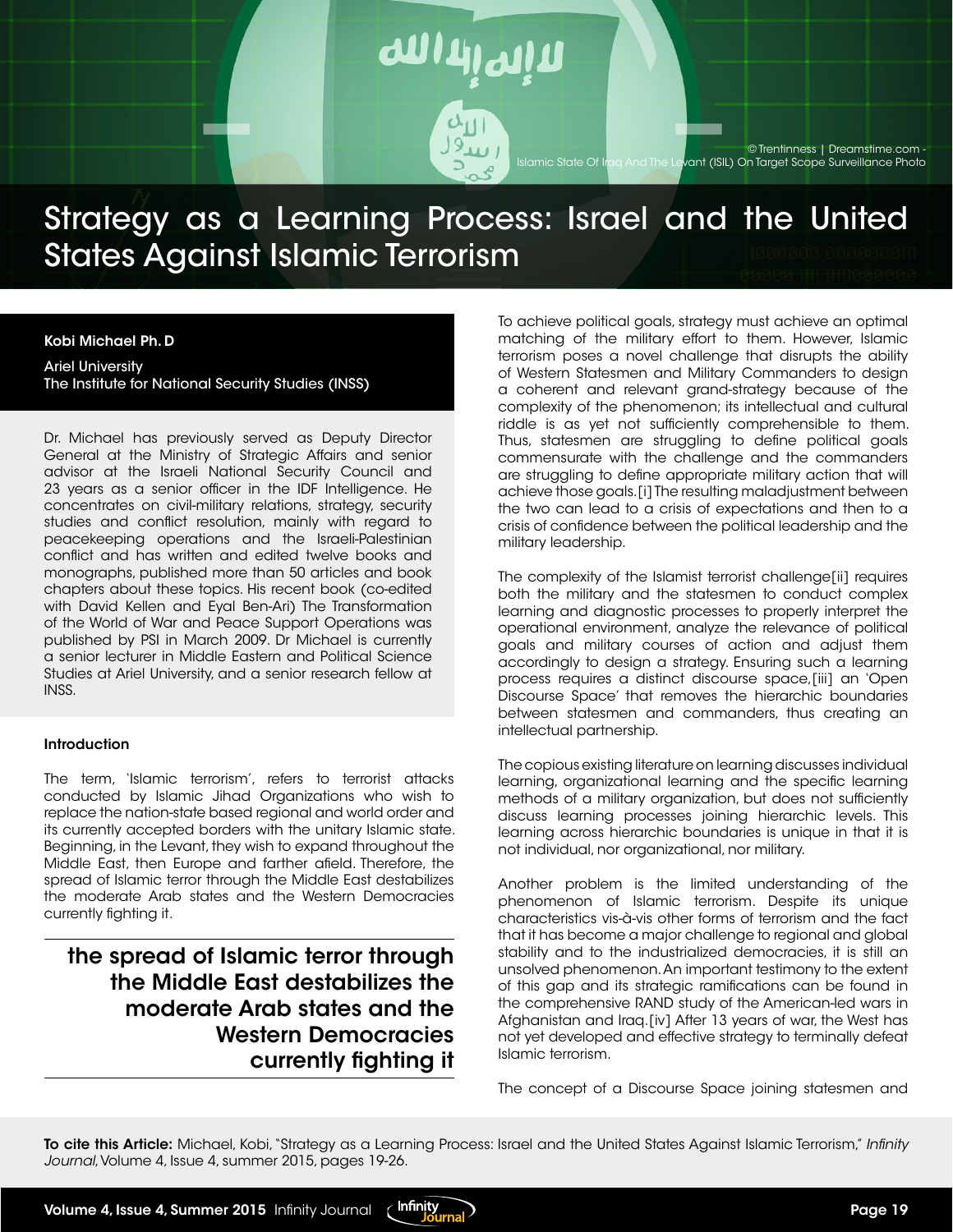commanders can help to bridge these gaps. This article develops the original concept[v] by characterizing two types of Discourse Space (open and closed), identifying the correlation between strategic learning and the Open Discourse Space and identifying the conditions required to create it.

Israel has been fighting terror attacks since its establishment and over the past two decades it too has been fighting Islamic terrorism. Therefore, Israel's experience can be used as a unique case study for studying this subject.

This article will attempt to answer three main questions:

- 1. How does Islamic terror challenge the ability of the statesman and the commander to identify the strategy best suited to achieve the political goal?
- 2. What type of discourse between the levels can ensure the greatest compatibility between the strategy and the political goal?
- 3. What are the conditions for creating the relevant Discourse Space and what are the barriers limiting its creation?

### THE ESSENCE OF ISLAMIC TERRORISM AND ITS INFLUENCE ON THE COMPLEXITY OF STATESMEN-COMMANDER RELATIONS

The Al-Qaeda attacks against the USA in Tanzania, on the American destroyer 'Cole' in Yemen and of course the Twin Towers on 11th September 2001 were significant milestones in the evolution of Islamic terrorism. When President Bush declared the 'Global War on Terror' and ordered American forces to invade Afghanistan and Iraq he was actually declaring Islamic terror the official enemy of the USA and the West. Despite some operational successes against Islamist forces and the killing of Al-Qaeda's founder and leader, Osama bin-Laden, the organization continues to sustain its global activity. In fact, that specific organization was weakened more by an internal rift, caused by ideological and personal disagreements that prompted some groups to leave it, than by the Western Alliance's attacks. The breaking away of ISIS from Al-Qaeda and the fervor it aroused, is a significant milestone in the spreading of the Islamic terror phenomenon throughout the Middle East and its penetration into Europe and North America.

### The breaking away of ISIS from Al-Qaeda and the fervor it aroused, is a significant milestone in the spreading of the Islamic terror phenomenon

Al-Qaeda, ISIS and other organizations conquered territories while erasing international borders and inflaming the passions of many, including young Moslem citizens throughout the world. These young men and women volunteered to serve in ISIS and some returned to their homelands as trained, ideologically motivated terrorists, establishing an infrastructure for terror cells in their home-countries and posing an internal

threat to these countries. The Western democracies now face a complex two-front threat – one in the Middle East and the other gradually evolving at home.

Islamic terrorism has certain unique characteristics compared to traditional terrorism. The first, most important distinction is that Islamic terrorism is transnational and global. It is a network of organizations, cooperating in various ways, aimed to nullify the existing regional orders, erasing existing state borders and replacing them with a unified Islamic state and then extending this state globally. Islamic terror organizations are especially murderous and cruel, uniquely exploiting both the traditional and the new medias and social networks to promulgate their message and amplify the awe they inspire. They have access to a wide variety of weapons, including weapons of state-armies and in some cases chemical weapons. After conquering territory they are undergoing a process of formalization in order to establish a governmental infrastructure for the Islamic State. They are, therefore, undergoing an accelerated transformation from the non-state terror organizations we have seen in the past to semi-state players.

### Westerners struggle to understand the attraction of the phenomenon and try, unsuccessfully, to assess it with Western paradigms

The unique attributes of Islamic terrorism make it no less of a unique cultural and intellectual challenge. Westerners struggle to understand the attraction of the phenomenon and try, unsuccessfully, to assess it with Western paradigms – note Raymond Ibrahim's criticism of CIA chief Brennan's explanation of the motivation of the volunteers to ISIS:

*"When Brennan, Harf et al insist that jihadis are really not motivated by religion but rather are products of political, economic, and social forces, is this total dismissal of the "other" and his peculiar motivations (in favor of*  familiar, Western paradigms) not the epitome of cultural *arrogance?"[vi]*

Already, during the Great Arab Rebellion of the First World War, Lawrence of Arabia discerned the uniqueness of Irregular Warfare when he determined that:

*"Irregular war was far more intellectual than a bayonet charge, far more exhausting than service in the comfortable imitative obedience of an ordered army."[vii]*

Identifying the phenomenon as abstract, involving a philosophy and theory mainly regarding the metaphysical aspect, required him to develop a relevant theory.[viii]

Islamic terrorism is a form of irregular warfare several times more complex because of two unique characteristics: emergence and speed. It is not sufficiently crystallized or clear enough and yet it emerges rapidly, with frequent radical changes, it spreads quickly to other geographical arenas and its consequences are multi-dimensional. The

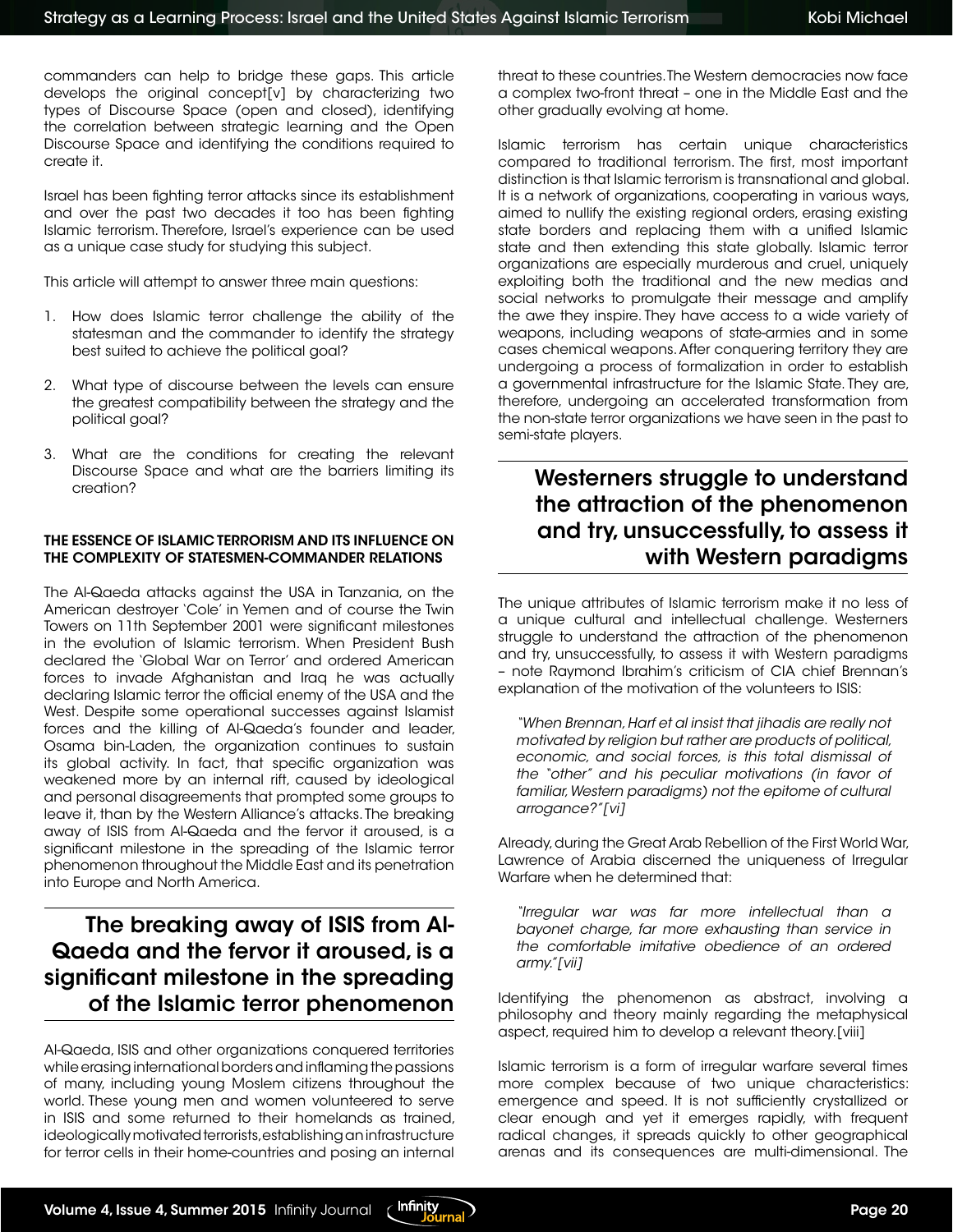strategic theory or paradigm needed to defeat this complex challenge does not yet exist.

In the Israeli case, the complexity of the challenge stems from the wide variety of groups in areas geographically adjacent to Israel. *"I think our area of assessment is problematic and needs to change dramatically. It must now cope with Al-Qaeda and ISIS, Salafists in Sinai, changes in Lebanon where now there is not only Hizbullah but also ISIS and Jubhat al-Nusra"*[ix] said a former Israeli Deputy Chief of Staff. Israeli Knesseth Member Ofer Shelakh commented that: *"It is an enormous intellectual challenge. But we are not changing our concepts… We continue to adhere to things that are past, we are not designing a policy or an army really built to deal with what is facing them"*.[x]

The American experience also shows the challenge to be intellectual and conceptual – as described in the opening of the RAND study on the American experience in Afghanistan and Iraq: *"The U.S. military recognizes that a great deal of intellectual work remains to be done to learn from these experiences"*.[xi]

This situation transforms dealing with the Islamic terror phenomenon into a task that extends beyond the usual preventative military and intelligence operations. The task is complex for the political leadership, but seems to be much more complex for the military, operating as a mission-oriented organization according to a very specific and defined logic. Some of the logic needed for this struggle is typical and natural for the military organization and some is foreign to its nature. Furthermore, there are tensions and contradictions between the logic and an overall strategy must include and mediate between them. It is dialectic and difficult to apply.  $[xii]$ 

Israel's Operation 'Protective Edge' suffered from inconsistencies between the political goals and the military action:

*"I think there was a new policy and that the army did not adjust its plans, stores and 'state of mind' appropriately… If you want to dramatically change the operating concept of the army, you must first conduct formal discussions in the government, decide what are the consequences of this change and prepare accordingly, not be surprised by a 50 day war."[xiii]*

Like other democracies, perhaps more than most, Israel must expend a significant effort to ensure that its policies and strategies are maximally suited to the challenges it faces. However, some argue that *"Israel has no strategy, political and military, to deal with its current enemies. To the north and to the south we are facing sub-state organizations, whose responsibility for the territory they occupy is not well-defined and that any arrangement with them is hard to reach"*.[xiv]

Creating an appropriate strategy while reducing the subjective dimensions of situation-assessment, requires a process of learning the unique characteristics of each situation and threat, interpreting these characteristics and creating a common terminology for describing them.[xv] The appropriate learning process is defined by Jack Levy as Complex-Diagnostic Learning.[xvi]

### THE LEARNING PROCESS AS A PREREQUISITE FOR DESIGNING AN OVERALL STRATEGY RELEVANT TO THE CHALLENGE

Learning is extensively discussed in the literature of many disciplines. Jack Levy defined learning as a change in beliefs or the development of new beliefs, skills and procedures, resulting from observation and interpretation of experience. Levy regarded learning as an active process of acquiring knowledge and designing analytical constructs. He distinguished between causal learning – changing beliefs as a result of hypothesizing on cause and effect as they influence the results of actions, and diagnostic learning – changing beliefs as a result of defining situations or preferences, goals or relative capabilities of others. He also distinguished between two qualities of learning: simple learning – occurring when new information brings a change in means and courses of action, and complex learning – resulting from understanding the tension between values and causing a change in the definition of both goals and means.[xvii]

Simple causal learning can be defined as tactical learning – adjustment and adaptation, whereas complex diagnostic learning is strategic learning – reconstructing situational perception. In cognitive terms, tactical learning is the updating of existing cognitive structures, whereas strategic learning is the changing and expanding of these cognitive structures.

### tactical learning is the updating of existing cognitive structures, whereas strategic learning is the changing and expanding of these cognitive structures

Phillip Tetlock referred to learning as confronting cognitive complexity, with the individual developing more complex cognitive maps and structures of his surroundings and a greater willingness for self-criticism.[xviii] Tetlock tied the results of an individual's developing cognitive maps with the praxis of organizational learning. He argued that the essence of organizational learning is actually the learning process of the separate individuals in that organization, concluding that the assumption that organizations learn is not analytically founded. This understanding has unique significance in our discussion of the learning process in the discourse space between the political and military levels because that encounter is a more abstract and challenging form of the formal organizational structure.

The existing literature on learning does not discuss learning across organizational boundaries, such as the meeting between statesmen and commanders. It is assumed that in these unique profiles the lack of a formal organization makes the regulation of common cognitive structures more difficult in the informal discourse between the participants thus complicating the learning procedures. These conditions provide a certain advantage to the more developed knowledge of the military in the discourse with the statesmen. [xix]

Strategic learning is based on an abstract learning process.

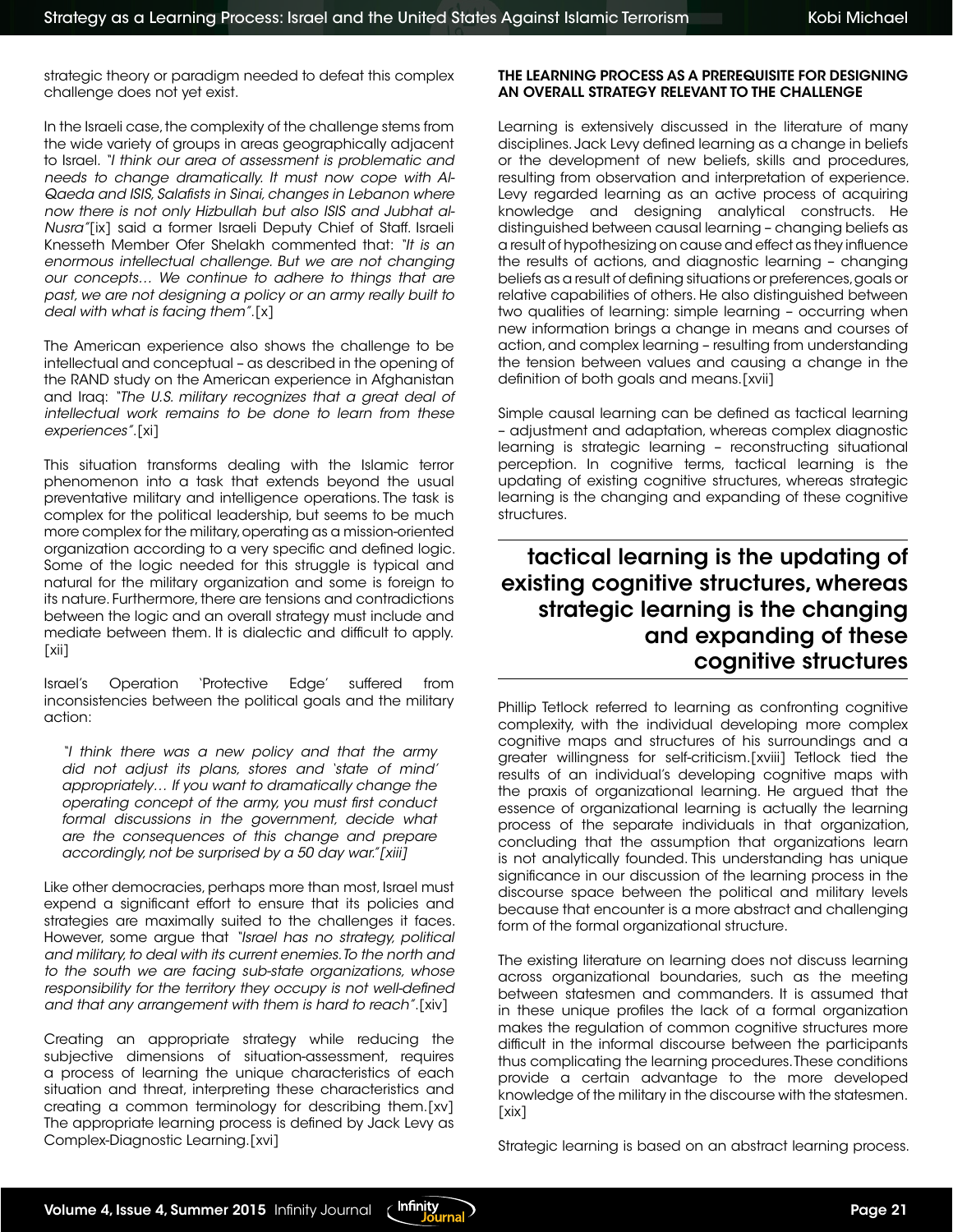This kind of thinking requires creativity and a wide holistic view. Over the past decade, the military has developed a literature and a knowledge infrastructure for this type of thinking as a necessary tool for improving the courses of action when facing the complex military challenges evolving in asymmetrical conflicts. This literature identifies abstract thinking as founded on the concept of 'design'; an architectural concept distinct from the engineering concept. The concept of 'design' treats the campaign as *gestalt*, enabling the design of the political concept followed by the designing of an operational concept as "a holistic whole of ideas and phases, even before beginning the planning process".[xx]

In contrast, the Israeli experience indicates the weakness and limitations of the political level in manufacturing knowledge. "*Observing Israeli governments over decades*  raises the concern that they were lacking and still are lacking *the capability of learning… Israeli governments have not developed a relevant strategy in the fields of security, violent conflicts and war… A government that does not learn stays behind the regional changes"*.[xxi]

The army has a tradition of learning, expressed in the organizational structure, in procedures and organizational cultures that emphasize learning as inherent to military professionalism. The political level lacks these functions. This creates an asymmetry of knowledge in the army's favor, making its knowledge authoritative. The knowledge created and developed by the army becomes a significant element in the government's knowledge and decision-making process.[xxii] This gap can be reduced by a sophisticated discourse between the levels which serve as a significant arena for creating relevant knowledge. This new knowledge should enable re-examining of the political goals and the military courses of action in order to ensure their maximal compatibility – i.e. strategy.

One hurdle in elaborating the discourse is the army's tendency to focus on operational and tactical issues, based on the military debriefing processes between operations. This focus exists because the army's purpose is to discover the gaps between planning and implementation and to learn what changes are necessary in courses of action (i.e. simple learning – adjustment or adaptation). The military debriefing mechanism is not suitable for dealing with strategic issues and does not aid the developing of knowledge and thinking in these complex contexts (thus, for example, the lessons learned from the Second Lebanon War which were applied in Operation 'Cast Lead' and caused numerous Palestinian casualties in addition to the Goldstone Report). This phenomenon is also known by other armies, such as the American case described by Allen and Coates:

*"The military leaders focused on tactical and operational problems not connected to achieving the strategic goals of the civilian leadership. Focus¬ing on tactical problems that were not supportive of the strategic vision is an excellent example of EIII decisions by military leaders."[xxiii]*

In a similar vein, a comprehensive RAND study found that the American military tends to learn operational and tactical lessons from its wars and attempts to adjust them for new wars that require a wider strategic understanding and "out of the box" thinking beyond the implementation of past experience.[xxiv]

Therefore, learning from the military debriefing process is limited and does not sufficiently exploit the cognitive dimension in the context of fighting Islamic terrorism – a challenge that requires complex diagnostic learning. This type of learning is required every time, one must analyze strategic events because they are new and inherently different, so existing knowledge is not necessarily relevant to the new situation. It requires questioning and thinking critically. To ensure the appropriate learning environment the military must express its opinions, its expertise and the knowledge it has accumulated and the civilian leadership must listen to the army even when its advice contradicts the politicians' ideology.[xxv] Complex learning, defined in some places as system-oriented thinking, is not easy to digest. It undermines existing organizational structures, paradigms and discourse structures and arouses opposition. To think systemically, one cannot deal only with the data and principles (the descriptive level), one must also discuss the interpretation and critique and synthesize – thus creating a new understanding. Creating new knowledge is a circular process that begins with the existing system, moves to the evolving system, from there to the desired system and when that gradually becomes the existing system, one must start over.

This manner of strategic learning increases the probability of creating a concept of action that can be transferred from the abstract strategic environment to the concrete operational environment. These learning processes are similar in mode to those of the architect's creativity and design. They differ from the simpler learning process of the engineer, with its orientation on physical implementation. It is the difference between "problem setting" and "problem solving".

Strategy can be explained in terms of learning and described as the practice of systematic learning, thus enabling thoughtful navigation in a complex environment in order to identify what has changed, evolving aspects and potentials for more change. In a turbulent dynamic environment such as that of Islamic terrorism, the practice of learning becomes an endless journey of creating knowledge.

Learning and knowledge creation are essentially intellectual challenges[xxvi] requiring a partnership between the political and the military leaderships. The traditional distinction between the military and the political is not possible in this partnership because the challenge of Islamic terror creates a situation in which *"objectives of strategic value change frequently while operations are underway…"*[xxvii] so that the strategic purpose must be frequently adjusted in order to assure its relevancy.

#### CLOSED DICOURSE, OPEN DISCOURSE, LEARNING PROCESSES AND THEIR SIGNIFICANCE IN DESIGNING AN OVERALL **STRATEGY**

American experience in Afghanistan and Iraq proves that every time the discourse between the levels was a closed discourse, the strategy decided upon was not relevant to the complex challenges in those arenas.

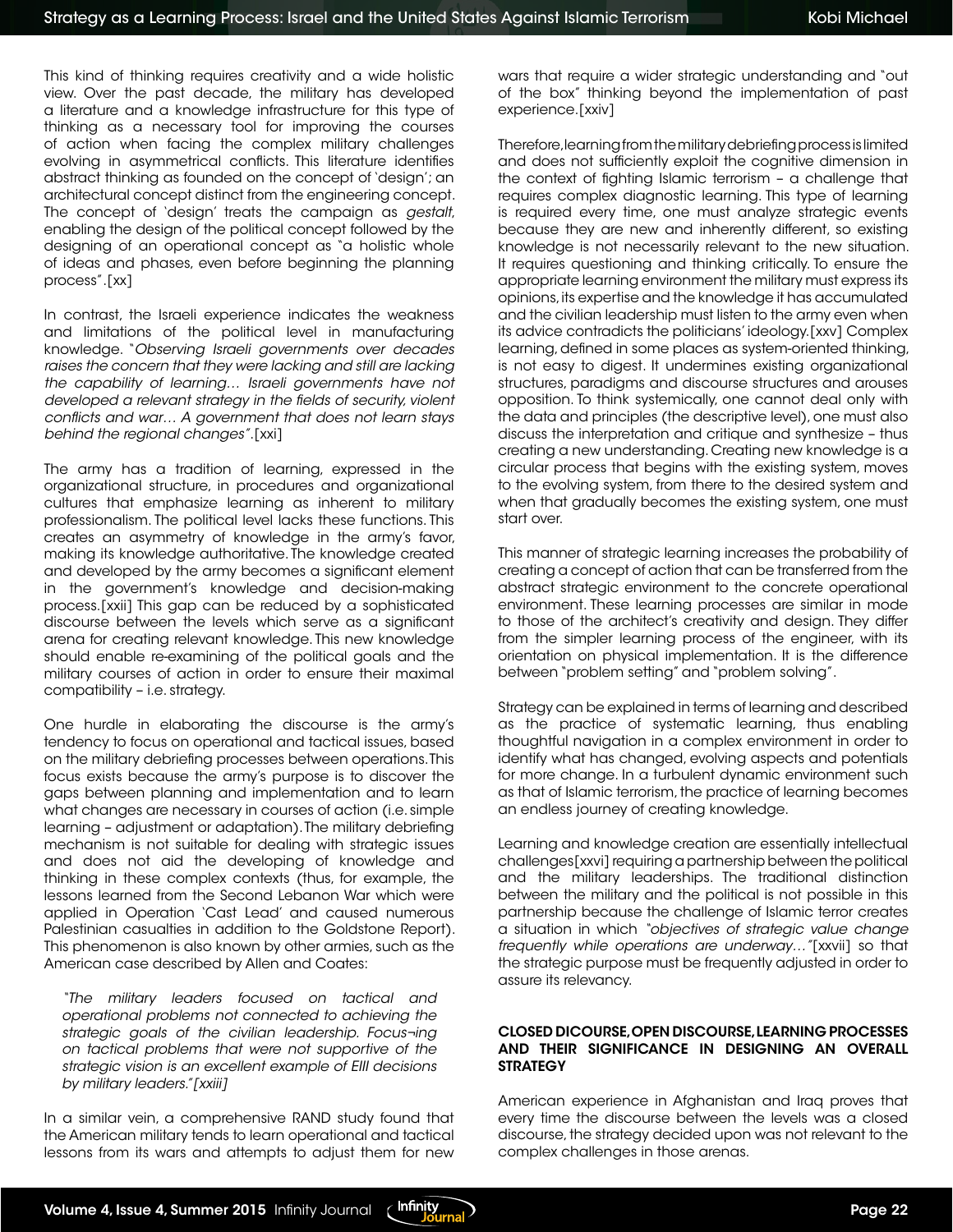"… why things had gone so badly wrong with America's wars in Iraq and Afghanistan… Ours is the best-equipped fighting force in history, and it is incomparably the most expensive… Yet repeatedly this force has been defeated by less modern, worse-equipped, barely funded foes… At this point, it is incontrovertibly evident that the U.S. military failed to achieve any of its strategic goals in Iraq."[xxviii]

Only the strategies developed by instances of statesmencommander partnerships, conducting open discourse lead, to improved results. Partnership and open discourse enabled the statesmen and the commanders to challenge existing concepts, to improve their knowledge and to interpret the operational environment more precisely, and this, in turn, enabled the reassessment of the relevance of the political goals, clarification of the political directive and the design of a more relevant overall strategy to achieve those goals.

The first and most important of the seven lessons identified by the RAND study regarding the American 13 year experience in Afghanistan and Iraq touched this very issue:

*"The blurry line between policy and strategy requires both civilians and the military to engage in a dynamic, iterative dialogue to make successful strategy, but that often failed to occur… The ends, ways, and means did not align, whether because the policy objectives were too ambitious, the ways of achieving them ineffective, or the means applied inadequate."[xxix]*

### Contemporary asymmetrical wars require thinking and planning patterns that are more holistic, complex and abstract

Contemporary asymmetrical wars require thinking and planning patterns ("*cognitive designs*") that are more holistic, complex and abstract. The difficulty of defining the problem and understanding its many dimensions makes defining the political goal and the relevant military achievements more difficult. A necessary prerequisite for dealing with this complex challenge is *"an extensive open discourse, creating competition between different ideas and different viewpoints in order to integrate them"*.[xxx] When the participants fail to create relevant "cognitive designs", military conservatism and insufficient situational understanding of the political leadership might lead to irrelevant fighting methods.

*"What we have is a combat method in which the relationship between the effort and its effectiveness is impossible. You enter a war without knowing its goals, and you fight in a manner which in a low intensity war will bring you to the red lines because of unrealistic planning, very conservative use of force, inexperience and professional problems".[xxxi]*

Reducing the discourse space will deny the political leadership the ability to understand the complexity of the context because it does not fully exploit the military's base of knowledge of that context. Conversely, when the political leadership reveals its political intentions to the

military leadership, the latter can more fully explain the consequences, thus enabling the political leadership to analyze the relevance of its strategic intentions and to adjust them.[xxxii]

When discussing the 'discourse space', it is important to distinguish between a closed discourse process, characterized by discussions and presentation of alternatives in a permanently structured process, a ritual of sorts – which promotes only simple or tactical learning, and an open continuous discourse with ad-hoc structures and characteristics, formed by context and particular need. Open discourse challenges existing knowledge by testing new thinking on existing conceptual patterns and concepts, therefore creating strategic, diagnostic or complex learning. The challenge is created because the collision of existing logic enables synthesizing it into a new logic. It seems that this type of learning did not occur in Operation 'Protective Edge'. Despite the numerous (27 in total) political-security cabinet discussions, the impression is that the discussion between levels was closed with the traditional characteristics of structure and roles:

*"Despite innumerable discussions, the cabinet apparently did not create new and worthwhile strategic insights during the operation… To advance learning requires presenting of products that encourage learning, not closed alternative operational plans from which one must be chosen".[xxxiii]*

### WHY AN OPEN DISCOURSE SPACE? THE LOGIC AND THE THEORY TESTED BY EXPERIENCE

Open discourse enables travelling to imagined-worlds, which, in turn, enable the design of new cognitive structures necessary for a different and critical examination of existing knowledge. In the terminology of Phillip Tetlock, this is the process of learning. It enables the integration of political logic and military logic, leading to the development of new knowledge, which will enable the designing of an innovative, more relevant policy. RAND's study emphasizes the importance of an interactive discussion (what we call 'open discourse') between the levels to the process of strategic learning:

*"The current process does not routinely produce effective strategy… Civilian policymakers require an active dialogue with the military and other sources of information to inform the diagnosis of the situation, as well as to develop realistic policy objectives… Formulating strategy is further inhibited because there is no established integrated civilian-military process that would rigorously identify assumptions, risks, possible outcomes, and second-order effects… The lack of such a process inhibited timely adaptation of strategy in response to the evolution of understanding and events. [xxxiv]*

Conversely, military thinking is focused on threats: "*without relating to a particular threat, real or imagined, armies do not have a basis for existing and acting*".[xxxv] If the statesmen are not sufficiently aware of this characteristic, the security threat will generally be deemed more serious and

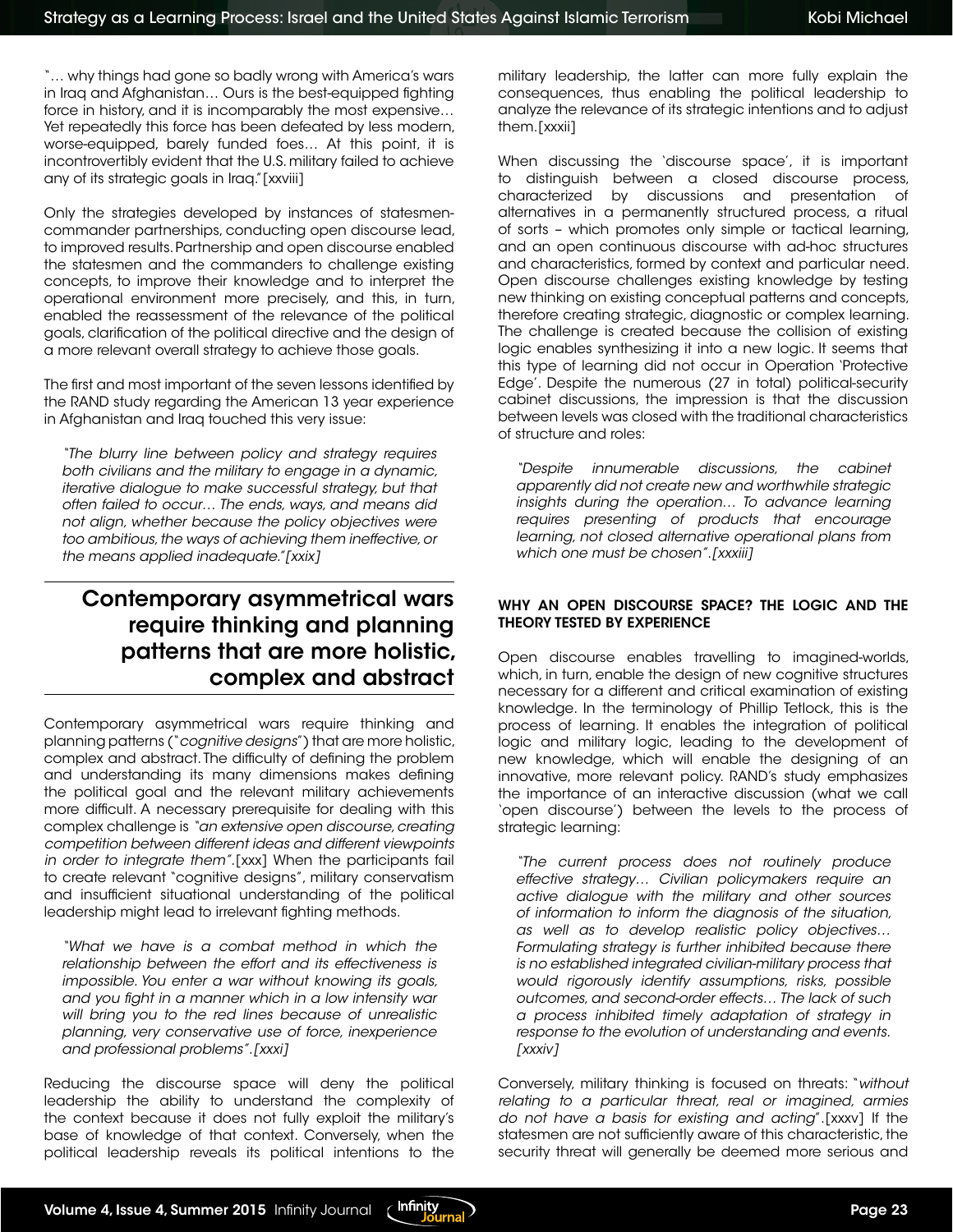tangible than other threats (demographic, social, political) [xxxvi] so that the military's thoughts and courses of action will be prioritized to a level that can sometimes make them undisputable.[xxxvii]

Preventing this requires dealing with the political and military environments as one and necessitates joint critical thinking by both levels of the hierarchy.

The Israeli cabinet's difficulty during Operation 'Protective Edge' to develop innovative strategic insights stemmed from the lack of such an examination. Actually, this merely repeats the pattern of Israeli cabinet discussions since the Yom Kippur War as described by Giora Iland, former chief of the IDF's General Staff Planning Directorate and former Head of the National Security Council (NSC), who participated in many of them.[xxxviii] Iland claimed that "*the dependence of the ministers only on the information the Defence Minister and the Chief of Staff chose to present in formal meetings creates a dangerous situation of group-thinking and an exaggerated acceptance of existing conceptions*". Most of the time spent in these meetings was allocated to presenting the intelligence summary and operational updates, whereas "*not enough time is spent debating what to do*". At the strategic level "*elaborating the details of the situation creates a shallow debate*".[xxxix] In fact, this is the type of discussion characterized above as closed and ritualistic. Opening the discourse "*requires, by definition, exposing the cabinet to people and organizations who have an opposing view and a different perspective than the security organizations*".[xl]

Alogic similar to that of the open discourse space can be found in the 'Targeted Partnership' model developed by Rebecca Schiff. She presents as a positive example, General Petreus, who, unlike Defense Secretary Rumsfeld – whom she cites as a negative example, chose to listen to experts from various fields and of varied opinions so as to create a heated, deep debate on all the aspects of the insurgency in Iraq.[xli] In fact, this model formalizes a process of creating relevant knowledge and a different decision making procedure – a more flexible structure or relationship between hierarchic levels creating open qualitative discourse between the levels, thus enabling the design of an overall strategy relevant to facing the challenge of Islamic terrorism.

Closed discourse quells the intellectual discussion required to respond to complex challenges such as Islamic terrorism. Whereas, open discourse between statesmen and commanders, serves as a bridge connecting the abstract political directive to the military praxis.

#### BARRIERS TO OPEN DISCOURSE, COMPLEX LEARNING AND THE CONDITIONS FOR CREATING A RELEVANT DISCOURSE **ZONE**

The challenge of the two hierarchic levels, the political and the military, is to merge the political logic with the logic of combat. The lack of this merger in the discourse between these levels explains the shallowness of strategy and the inconsistency of political and military efforts. The usual trend is to maintain stability, to cling to the known and familiar. A qualitative discourse between the levels should leverage the differences between them and exploit the tension between

political and military thinking.

### The challenge of the two hierarchic levels, the political and the military, is to merge the political logic with the logic of combat.

A series of inherent tensions interfere with the creation of this discourse in Israel and most other democracies. These blocks can be divided into four main categories: essence, structural, procedural and cultural.

- Blocks of essence include the leadership skills of the political level, the constraints and limits of maneuver within which the politicians work and especially the difficulty of defining political goals and the need for internal and external legitimacy.
- Structural blocks are those of organizational structure and the functional aspects of governments, armies and the other professional bodies the government depends on.
- Procedural blocks include the conduct of encounter when the levels meet, the characteristics of that encounter/discourse and how these influence the learning process.
- Cultural blocks reflect the influence of organizational culture and political culture on the meeting of levels.

Therefore, an open discourse that enables complex learning, characterized by an intellectual culture of openness, doubt, curiosity and study, cannot be taken for granted.

Open qualitative discourse between levels requires a cultural climate based on trust between the levels.

Another precondition for open discourse is the concept of 'shared responsibility'[xlii] of both levels, both in practice and backed by public legitimacy. Without the concept of shared responsibility, responsibility and authority separate and in cases of failure or even only partial success (such as Operation 'Protective Edge' in the view of part of the public, the media and political establishment) the military leadership might find itself exposed to criticism, examination and interrogation. The military leaders' fear of a lack of support from the politicians in the face of the Commissions of Inquiry on 'the day after', might constrain them to present to the political leaders only the alternatives they believe suit the politicians' agendas. This prevents the military from studying in depth the politicians' actual wishes and intentions and challenging them with the military's understanding of the actual situation.

#### ENSURING THE MILITARY OPERATION IS COMPATIBLE WITH THE POLITICAL GOAL AND 'TARGETED PARTNERSHIP'

How the statesman formulates his directives to the commander affects the ability of the commander to design

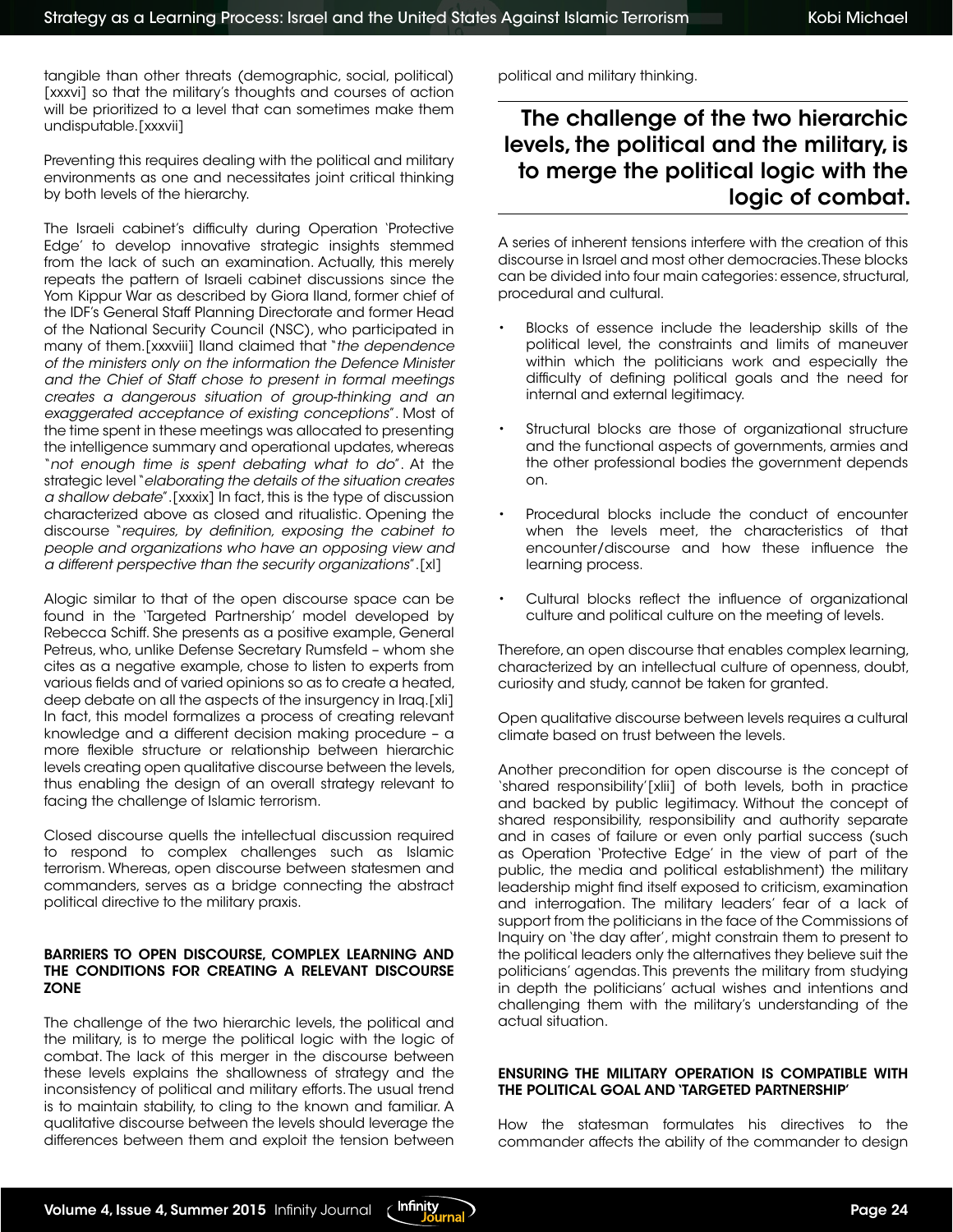a military operation commensurate with the political goal. Therefore,

"The military must insist on knowing what the political goals are, which assumptions underlie these goals, what the means will be, and then insist on receiving them. And the country's political leadership and public must understand that it is their job, not the military's, to define victory and mobilize resources to achieve it -- while holding the military responsible for winning on the battlefield."[xliii]

If we define the compatibility of the military action to the political goal as a variable dependent on the characteristics of the political directive and the discourse (independent variables), we will discover that the best compatibility between the military actions and the political goal is achieved when the political directive is clear and the discourse space between the levels is open, enabling qualitative diagnostic/ strategic learning. Conversely, lack of compatibility between the military action and the political goal is created when the directive is blurred and the discourse is closed – conducted as limited simple/tactical learning. For the two other combinations, blurred directive and open discourse or a clear directive and closed discourse, the compatibility will be partial.

### Conditions to Achieve Suitability



Sole Property of Professor Kobi Michael

*Diagram 1: Conditions to Achieve Suitability*

### SUMMARY AND CONCLUSIONS

The spread of Islamic terrorism through the Middle East has created a very complex challenge to the Western democracies combating this threat. This is a multidimensional challenge that cannot be met with a purely military response. As the conflict progresses there has evolved a growing inconsistency between the military actions and the political goals. This inconsistency results from the difficulty of the political leadership to define the political goal and the difficulty of the military to define the military achievement required to achieve that goal. This inconsistency weakens the essential political control of the military and is creating a crisis of expectations.

Designing military operations capable of achieving the political goals requires diagnostic/strategic learning and is possible only with an open inter-level discourse. This article has presented definitions of open and closed discourse and the characteristics required for an open discourse to occur and explained the connection between a strategic learning process and open discourse.

Viewing the American experience in Afghanistan and Iraq and the Israeli experience, especially impressions of the conduct of Operation 'Protective Edge', we conclude that a strategy leading to positive outcomes was designed only in those cases where the hierarchical levels succeeded in developing partnerships and shared responsibility and opening the discourse between them. The partnership and the discourse challenged existing understandings, improved knowledge and interpreted the operational environment more accurately. This strengthened the ability to define political goals, to formulate a clear, relevant political directive and ultimately, to design an overall relevant strategy that fully and properly merged the abstract political logic and the military practice.

#### References

[i] Ya'acov Banjo and Giora Segal, "The Operational Focus and the Strategic Value Focused Operation – A Proposal for a New Approach for Operating the Military Force", Ma'arachot, Issue 455, June 2014, p.6 (Hebrew). This article is also available in English in Infinity Journal, Vol. 4, No. 4, 2015, ISSN 2312-5888.

[ii] Jeffrey, James, 2015b. "The ISIS Fight and the State of the Union Address", PolicyWatch 2358, Washington Institute, January 21, 2015.

http://www.washingtoninstitute.org/policy-analysis/view/the-isis-fight-and-the-state-of-the-union-address

Kaidanow, Tina, (Ambassador, Coordinator for Counterterrorism), 2015. "Expanding Counterterrorism Partnerships: U.S. Efforts to Tackle the Evolving Terrorist Threat", Washington Institute Policy, January 26, 2015

http://www.washingtoninstitute.org/policy-analysis/view/expanding-counterterrorism-partnerships-u.s.-efforts-to-tackle-the-evolving

[iii] Michael, Kobi, 2007a. "The Dilemma behind the Classical Dilemma of Civil–Military Relations", Armed Forces & Society, Vol. 33(4), pp. 518-546.

[iv] Robinson, Linda Paul D. Miller, John Gordon IV, Jeffrey Decker, Michael Schwille, Raphael S. Cohen, 2014. Improving Strategic Competence Lessons from 13 Years of War, Prepared for the United States Army and Published by the RAND Corporation, Santa Monica, California USA, ix-xix, 31-84. http://www.rand.org/content/ dam/rand/pubs/research\_reports/RR800/RR816/RAND\_RR816.pdf

[v] Michael, Kobi, 2007a. "The Dilemma behind the Classical Dilemma.

[vi] Ibrahim, Raymond, "The CIA Doesn't Know Why Muslims Join ISIS", Middle East Forum, March 18, 2015. http://www.meforum.org/5138/cia-muslims-isis

[vii] Laurence, Thomas Edward, Seven Pillars of Wisdom: A Triumph, 340.

[viii] Ibid, 165.

[ix] Amir Rappoport, "Yair Nave in First Interview about 'Protective Edge' and the Professional Management in the IDF", Israel Defense, January 8, 2015 (Hebrew), http://bit.ly/1ILysVR